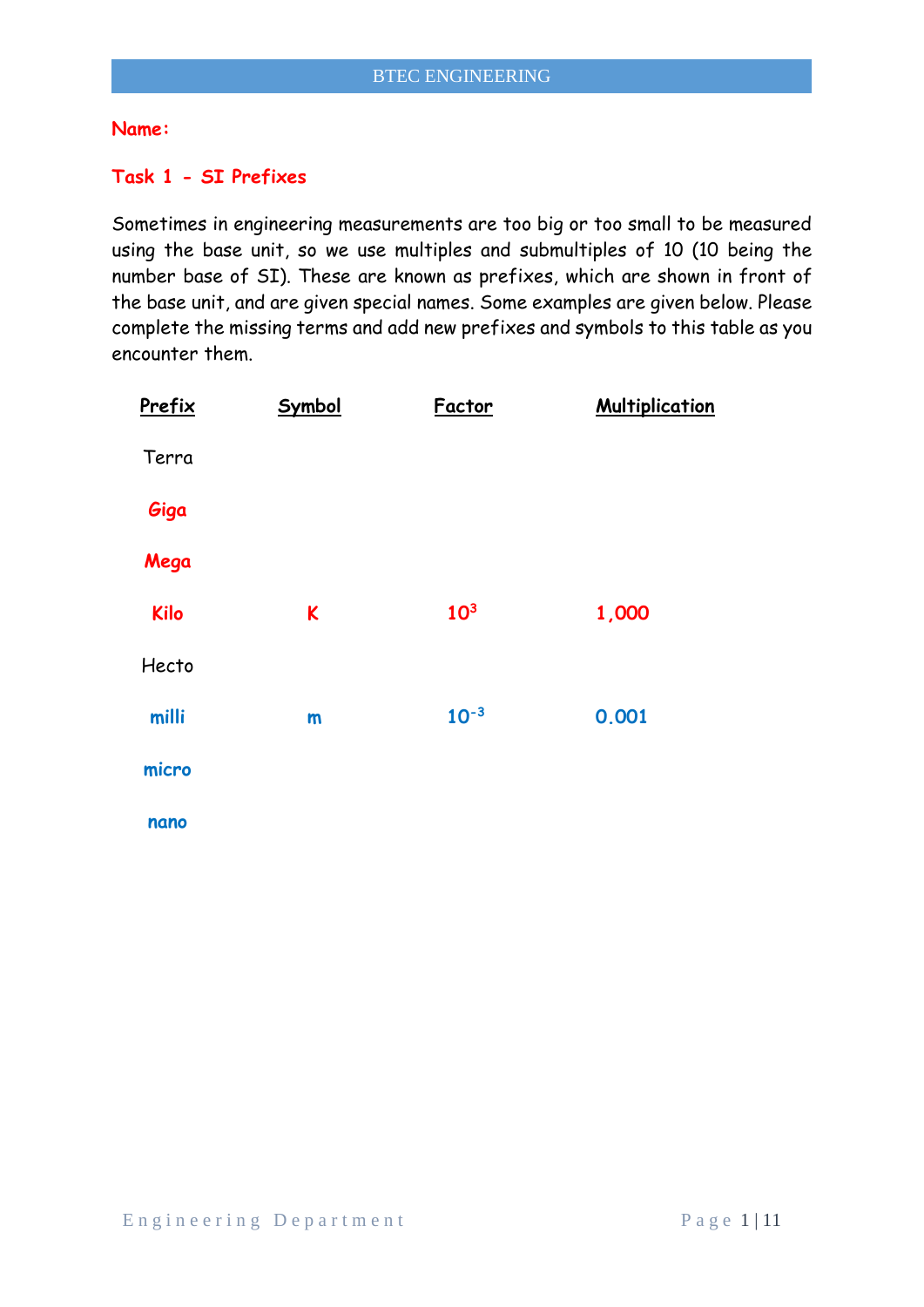In engineering we use SI units, for instance length is measured in metres. Complete the table below using the appropriate SI units (i.e. give the number of metres in a mile in the first row).

| Name                | Unit symbol     | Value in appropriate SI Units |
|---------------------|-----------------|-------------------------------|
| mile                | m               |                               |
| inch                | ins             |                               |
| foot                | ft              |                               |
| yard                | yd              |                               |
| minute              | min             |                               |
| hour                | h               |                               |
| degree              | $\circ$         |                               |
| tonne               | t               |                               |
| degree Celsius      | $\rm ^{\circ}C$ |                               |
| degree Fahrenheit   | $\circ$ F       |                               |
| standard atmosphere | atm             |                               |
| bar                 | bar             |                               |
|                     |                 |                               |

Please complete the third column in the table below, giving the SI unit for each of the terms (i.e. time is measured in seconds).

| <b>TERM</b>                         | <b>SYMBOL</b>         | <b>SI UNITS</b> |
|-------------------------------------|-----------------------|-----------------|
| Time                                | t                     |                 |
| Mass                                | m                     |                 |
| Temperature                         |                       |                 |
| Linear Displacement                 | s, L, d, h, x, y      |                 |
| Linear Velocity                     | <b>u</b> , <b>v</b> , |                 |
| Linear Acceleration (Gravitational) | a(g)                  |                 |
| Angular Displacement                | θ                     |                 |
| Angular Velocity                    | $\omega$              |                 |
| Angular Acceleration                | $\alpha$              |                 |
| Pi                                  | π                     |                 |
| Diameter                            | $D,d,\emptyset$       |                 |
| Radius                              | R, r                  |                 |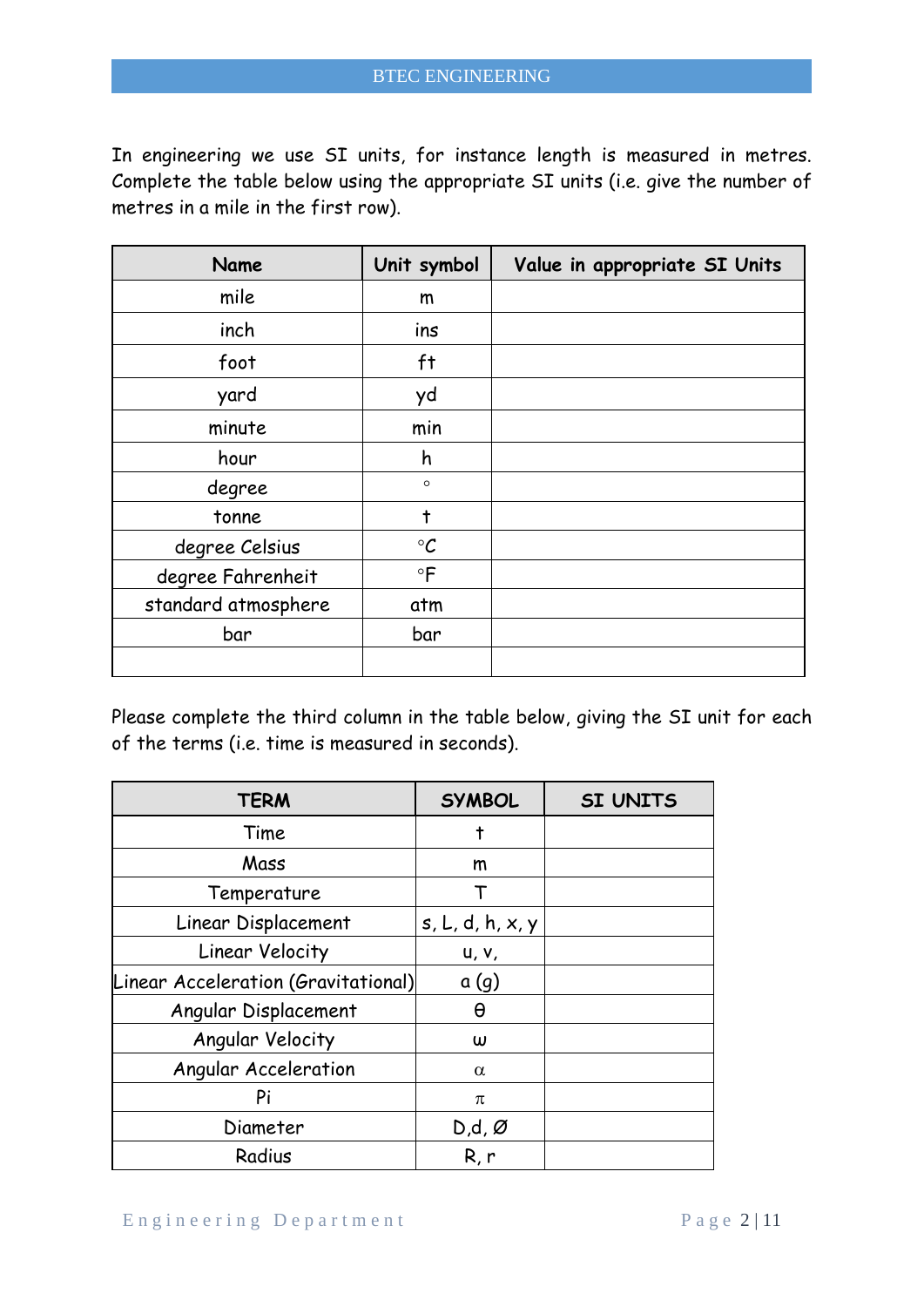| Area                    | A               |  |
|-------------------------|-----------------|--|
| Volume                  | V               |  |
| Density                 | ρ               |  |
| Coefficient of Friction | μ               |  |
| Force                   | F               |  |
| Work Done               | W               |  |
| Energy                  | E/Q             |  |
| Power                   | P               |  |
| Momentum                | M               |  |
| Impulse                 | I               |  |
| Moments                 | M               |  |
| Torque                  | Т               |  |
| Moment of Inertia       | I               |  |
| Pressure                | P               |  |
| Stress (T/C)            | $\sigma$        |  |
| Shear Stress            | τ               |  |
| Strain $(T/C)$          | ε               |  |
| Shear Strain            | Ø               |  |
| Young's Modulus         | E               |  |
| Shear Modulus           | G               |  |
| Specific Heat Capacity  | $\mathsf{C}$    |  |
| Change in               | $\delta,\Delta$ |  |
| Sum of                  | $\Sigma$        |  |

Please complete the table below, giving the symbol for each of the terms. Add new terms, units, symbols & formulae to this table as you encounter them.

| Term<br>                   | Symbol |
|----------------------------|--------|
| force                      |        |
| mass                       |        |
| acceleration               |        |
| weight<br>                 |        |
| mass                       |        |
| gravitational acceleration |        |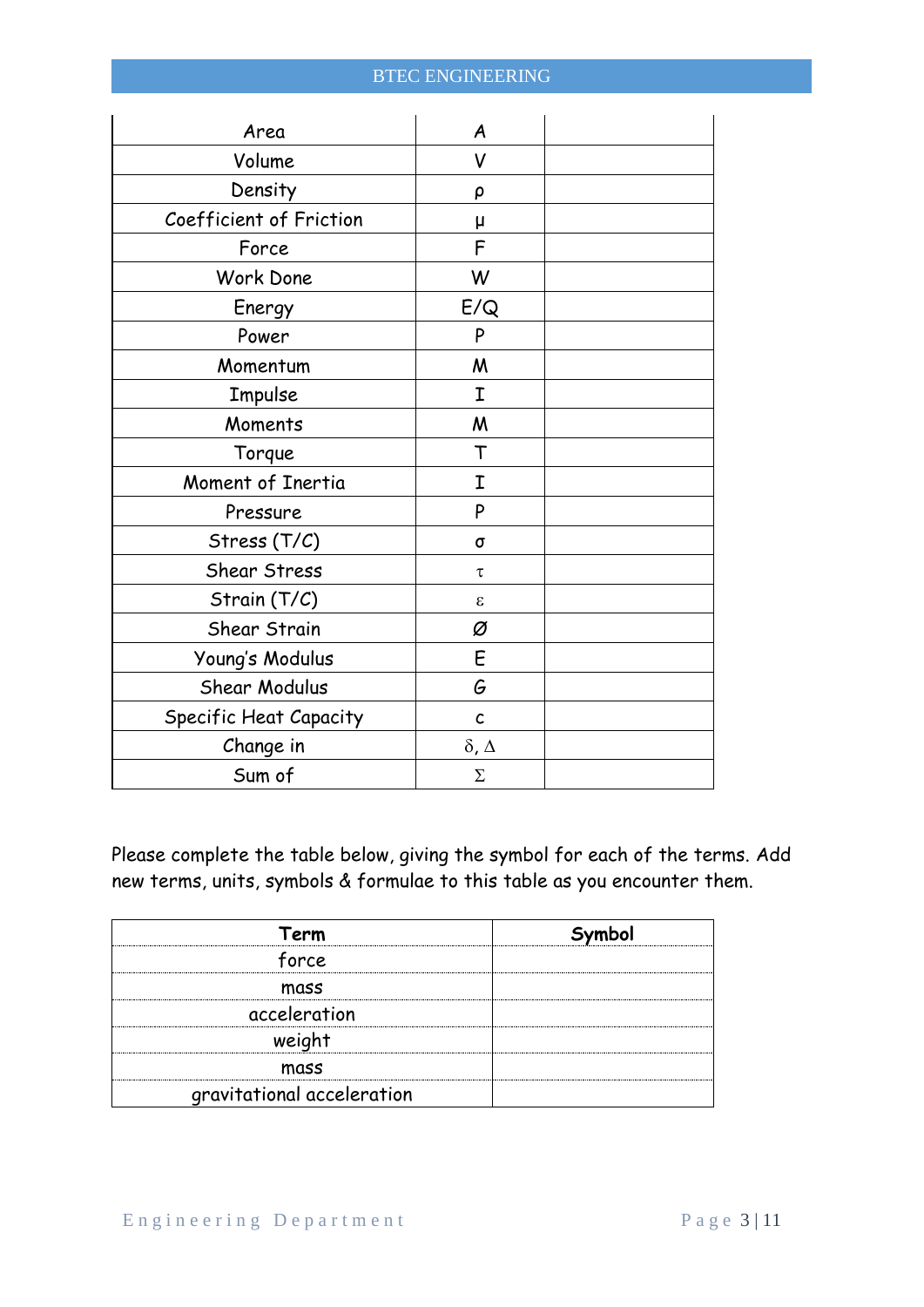### **Task 2 - Circuit Symbols**

In electronics we use circuit symbols to represent different components. Write the correct term/name for each of the symbols below.



Please complete the tables below and on the next page using the Internet for research. You will need to obtain images of the circuit symbols and then provide the functions of the components.

| <b>Resistors</b>                        |                          |                                                                                                          |
|-----------------------------------------|--------------------------|----------------------------------------------------------------------------------------------------------|
| <b>Component</b>                        | <b>Component Picture</b> | <b>Function of Component</b>                                                                             |
| Resistor                                |                          | A resistor restricts the flow of current, for<br>example to limit the current passing through an<br>LED. |
| Variable<br>Resistor<br>(Rheostat)      |                          |                                                                                                          |
| Variable<br>Resistor<br>(Potentiometer) |                          |                                                                                                          |
| Variable<br>Resistor<br>(Preset)        |                          |                                                                                                          |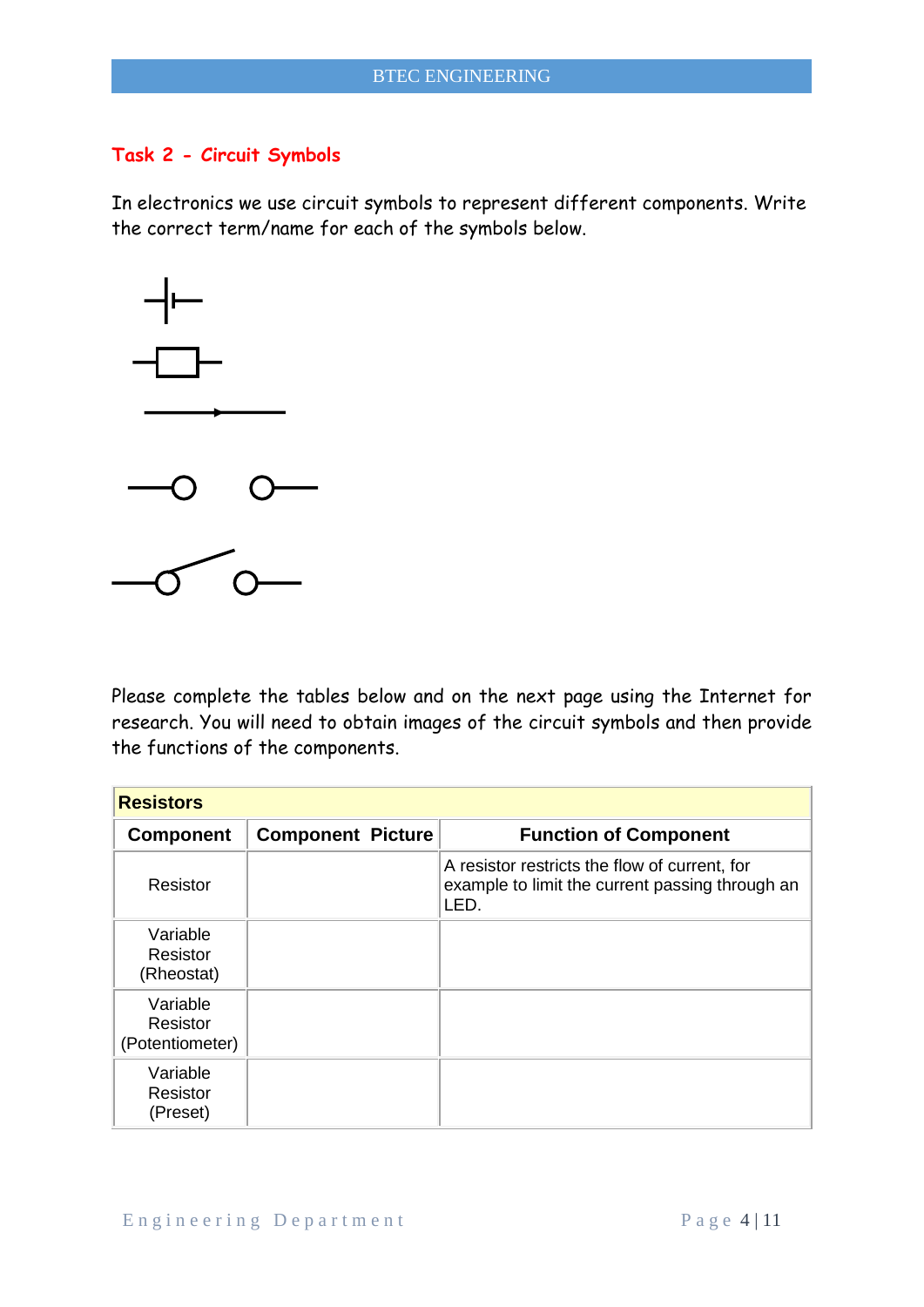| <b>Capacitors</b>        |                          |                              |  |
|--------------------------|--------------------------|------------------------------|--|
| <b>Component</b>         | <b>Component Picture</b> | <b>Function of Component</b> |  |
| Capacitor                |                          |                              |  |
| Capacitor<br>polarised   |                          |                              |  |
| Variable Capacitor       |                          |                              |  |
| <b>Trimmer Capacitor</b> |                          |                              |  |

Add new components to these tables as you encounter them.

Now identify each symbol for the electric circuit shown below, annotating the names on the diagram.

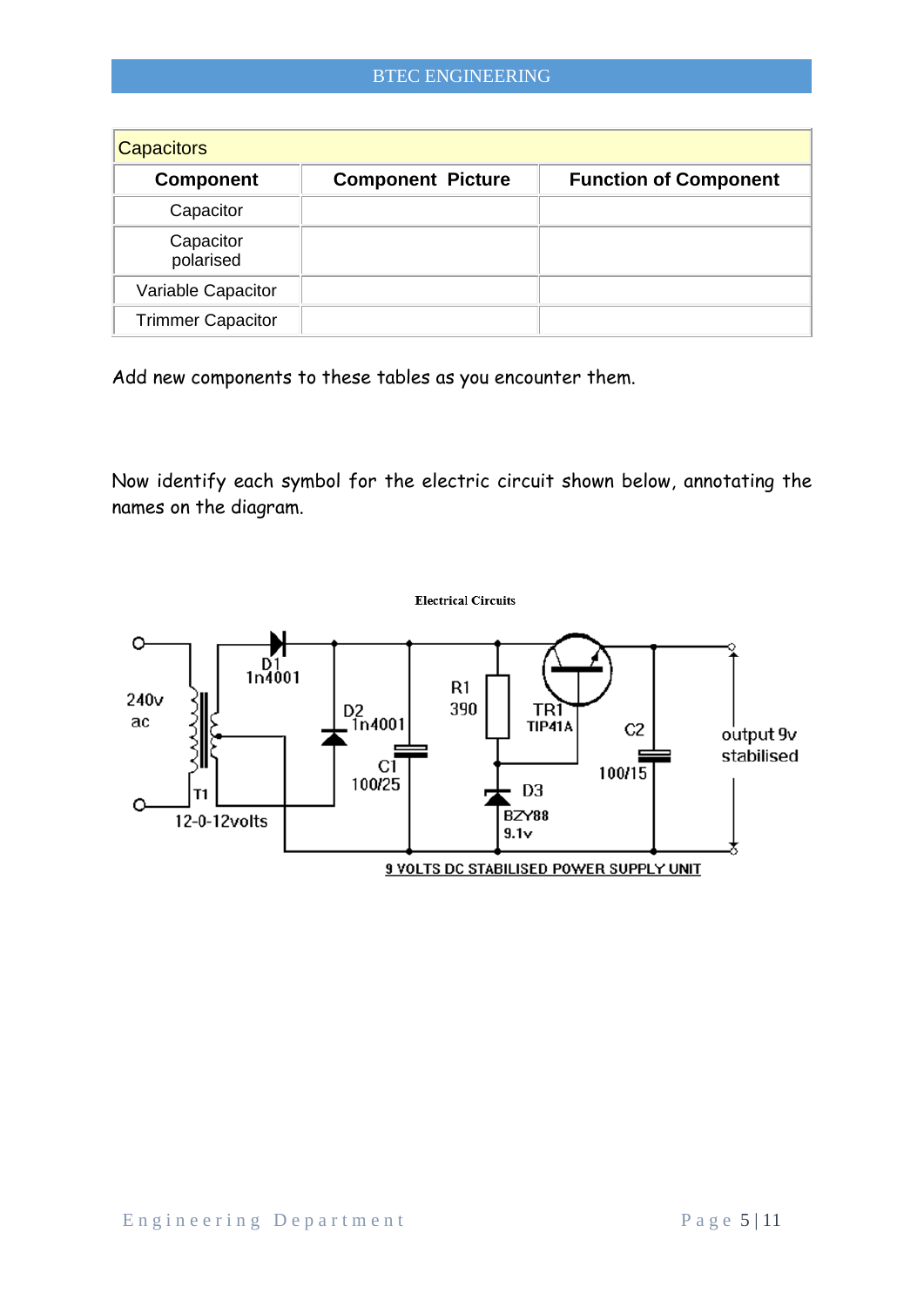Identify the major parts of the lathe machine by annotating it e.g. chuck, tail stoke etc.

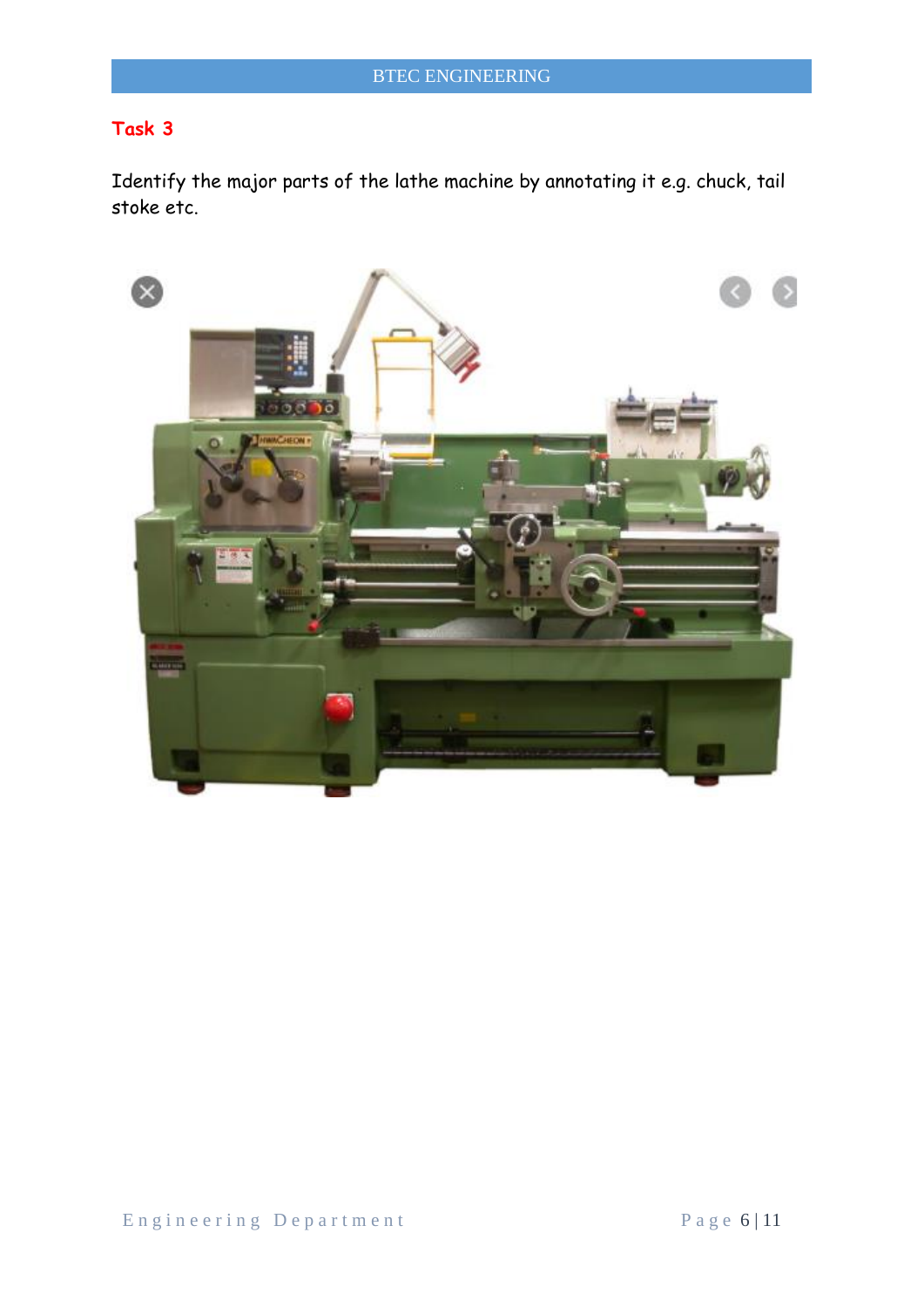Identify the major parts of the milling machine shown below by annotating it e.g. milling machine head etc.

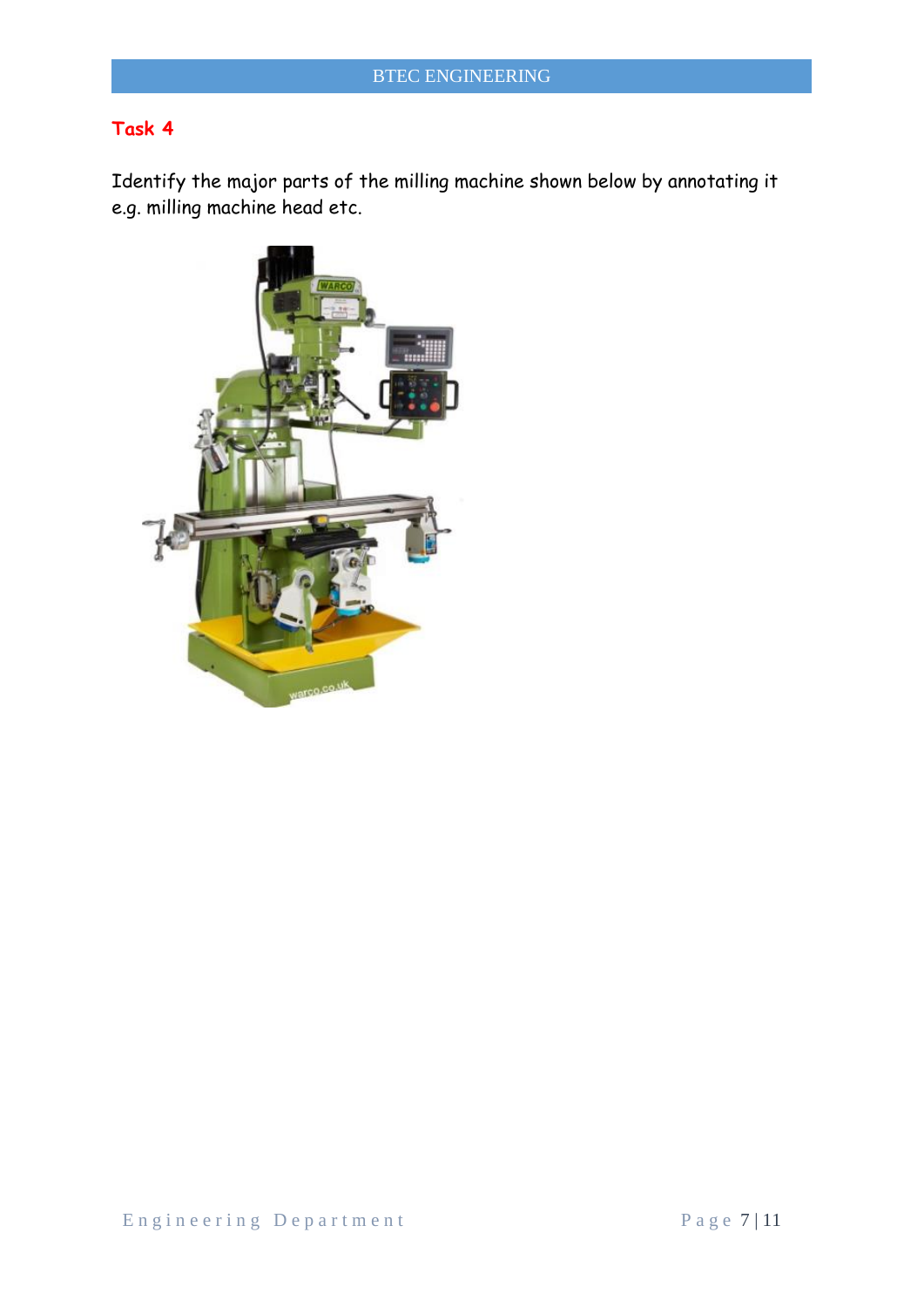Identify the major parts of the drilling machine shown below by annotating it e.g. drilling machine head etc.

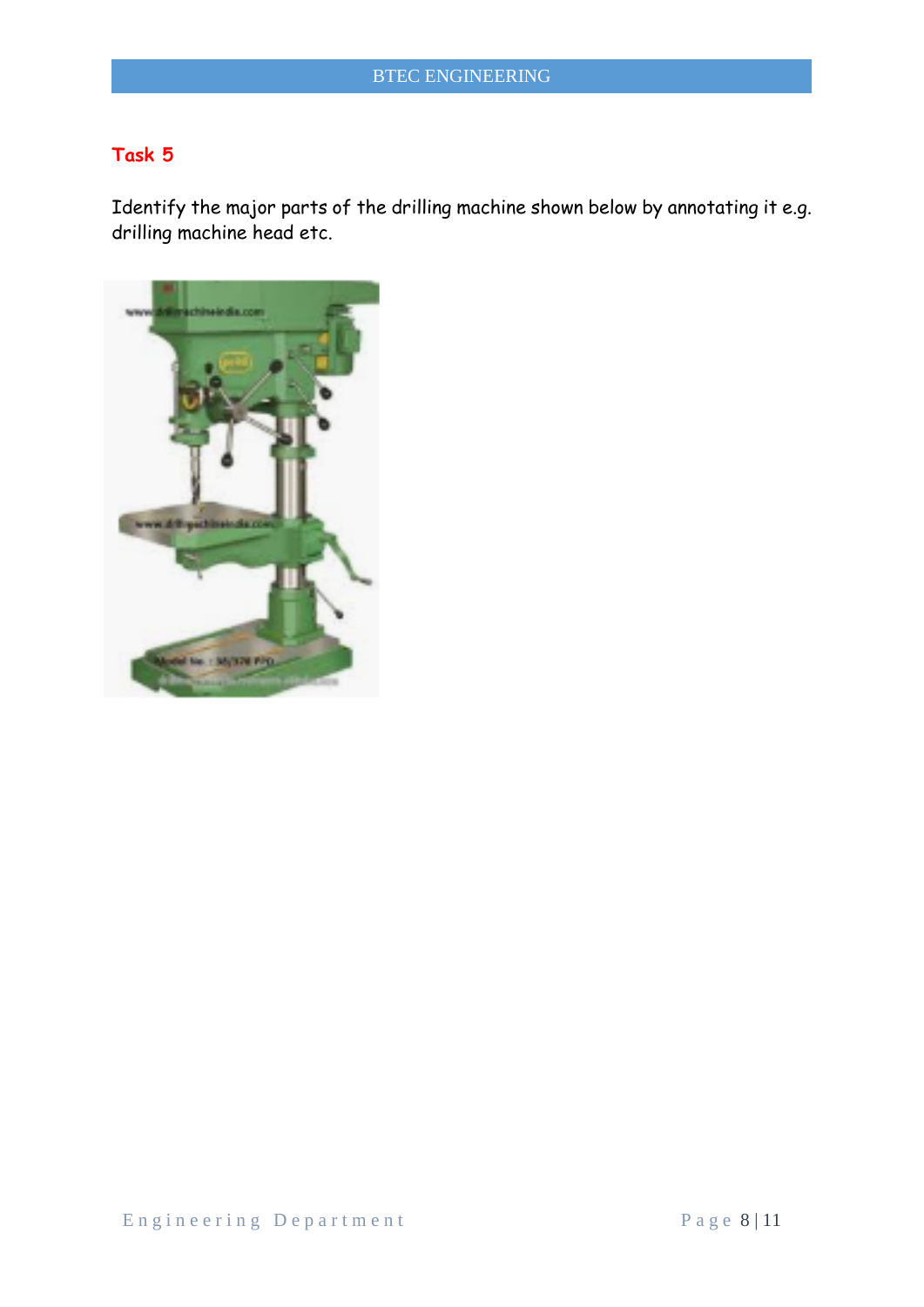Make a list of fasteners, with images and descriptions of each of them, generally used for engineering products and structures. See the example shown below. These fasteners are used for designing engineering components.

Hex Head Bolts

Machine Screws

Socket Cap Screws

Hex Nuts

Square Nuts

POP Rivets

Dowel Pins

Stud

Plain Washer

Spring Washer - Spring washers are used to prevent nuts, bolts and screws from vibrating loose. These washers are rings, which are split at one

point and bent into a helical shape.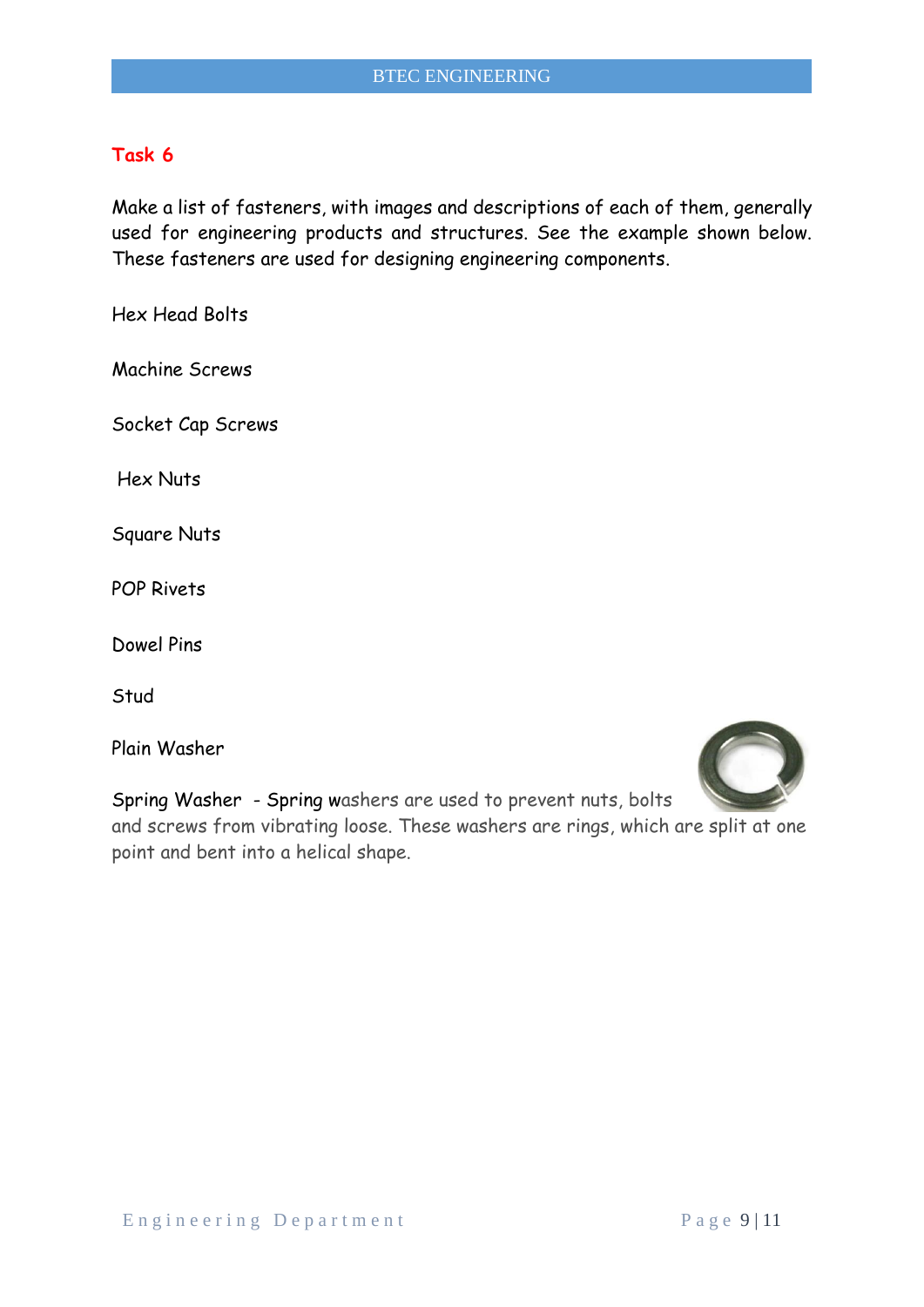# Working effectively and safely in an engineering workshop.

Health and Safety is a vital part of an engineering course. Complying with legislation is a requirement for all students and staff. Please complete the table below. You will need to identify the potential hazards to each part of the body listed and give examples of the PPE used for protection.

| Part of the body | <b>Hazard</b> | <b>PPE</b> |
|------------------|---------------|------------|
| Head             |               |            |
|                  |               |            |
| Eyes             |               |            |
| Hearing          |               |            |
| Lungs            |               |            |
| Hands            |               |            |
| Feet             |               |            |
| <b>Skin</b>      |               |            |
| Trunk and body   |               |            |
| Whole body       |               |            |